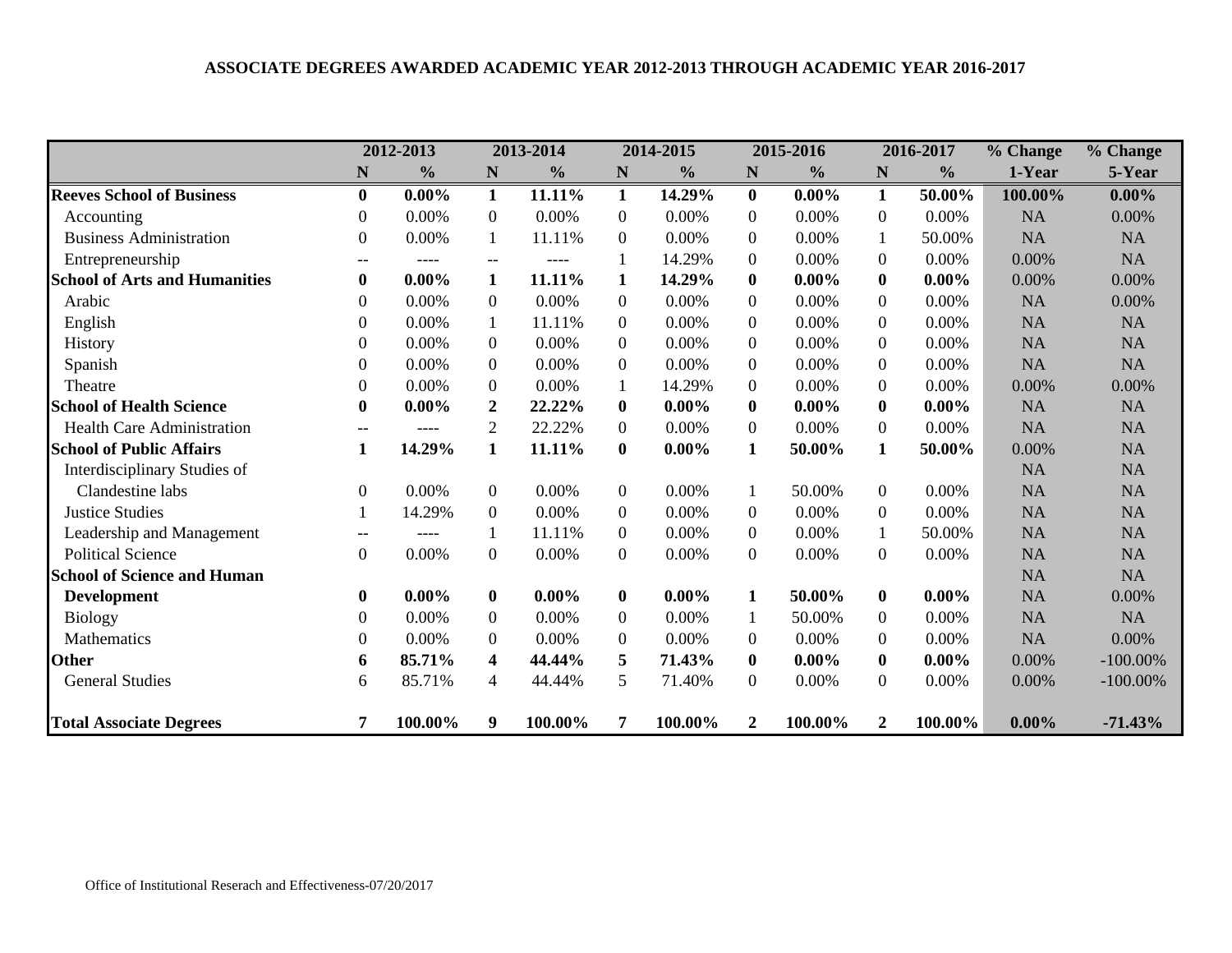|                                      |                          | 2012-2013                |                                                     | 2013-2014     |                                       | 2014-2015                                           |                                                     | 2015-2016                |                  | 2016-2017     | % Change    | % Change    |
|--------------------------------------|--------------------------|--------------------------|-----------------------------------------------------|---------------|---------------------------------------|-----------------------------------------------------|-----------------------------------------------------|--------------------------|------------------|---------------|-------------|-------------|
|                                      | N                        | $\frac{0}{0}$            | N                                                   | $\frac{0}{0}$ | $\mathbf N$                           | $\frac{0}{0}$                                       | $\mathbf N$                                         | $\frac{0}{0}$            | $\mathbf N$      | $\frac{0}{0}$ | 1-Year      | 5-Year      |
| <b>Reeves School of Business</b>     | 162                      | 47.51%                   | 122                                                 | 34.08%        | 124                                   | 36.69%                                              | 120                                                 | 34.19%                   | 145              | 36.07%        | 5.50%       | $-10.49%$   |
| Accounting                           | 18                       | 5.28%                    | 16                                                  | 4.47%         | 17                                    | 5.03%                                               | 13                                                  | 3.70%                    | 22               | 5.47%         | 47.76%      | 22.22%      |
| <b>Business Administration</b>       | 123                      | 36.07%                   | 87                                                  | 24.30%        | 94                                    | 27.81%                                              | 78                                                  | 22.22%                   | 77               | 19.15%        | $-13.81%$   | $-37.40%$   |
| Entrepreneurship                     | $\mathbf{0}$             | 0.00%                    | $\overline{0}$                                      | 0.00%         | $\mathbf{1}$                          | 0.30%                                               | $\overline{0}$                                      | 0.00%                    | $\tau$           | 1.74%         | NA          | 100.00%     |
| <b>Financial Economics</b>           | 12                       | 3.52%                    | 6                                                   | 1.68%         | $\mathbf{1}$                          | 0.30%                                               | 6                                                   | 1.71%                    | 12               | 2.99%         | 74.63%      | $0.00\%$    |
| Management                           | $\mathbf{1}$             | 0.29%                    | $\mathbf{1}$                                        | 0.28%         | $\boldsymbol{0}$                      | 0.00%                                               | $\overline{4}$                                      | 1.14%                    | 3                | 0.75%         | $-34.51%$   | 200.00%     |
| Marketing                            | 8                        | 2.35%                    | 12                                                  | 3.35%         | 10                                    | 2.96%                                               | 12                                                  | 3.42%                    | 15               | 3.73%         | 9.14%       | 87.50%      |
| <b>Sports Management</b>             | $\overline{\phantom{a}}$ | $\overline{\phantom{a}}$ | $\overline{a}$                                      | $-$           | $\mathbf{1}$                          | 0.30%                                               | $\overline{7}$                                      | 1.99%                    | 9                | 2.24%         | 12.26%      | <b>NA</b>   |
| <b>School of Arts and Humanities</b> | 36                       | 10.56%                   | 46                                                  | 12.85%        | 41                                    | 12.13%                                              | 44                                                  | 12.54%                   | 39               | 9.70%         | $-22.61%$   | 8.33%       |
| Art                                  | $\mathbf{0}$             | 0.00%                    | $\mathbf{1}$                                        | 0.28%         | $\overline{0}$                        | 0.00%                                               | $\mathbf{1}$                                        | 0.28%                    | 4                | 1.00%         | 249.25%     | 100.00%     |
| English                              | 1                        | 0.29%                    | $\mathbf{1}$                                        | 0.28%         | $\mathbf{1}$                          | 0.30%                                               | 3                                                   | 0.85%                    | 4                | 1.00%         | 16.42%      | 300.00%     |
| <b>Global Studies</b>                | 3                        | 0.88%                    | 4                                                   | 1.12%         | $\overline{2}$                        | 0.59%                                               | $\mathbf{1}$                                        | 0.28%                    | $\overline{2}$   | 0.50%         | 74.63%      | $-33.33%$   |
| Graphic Design                       | 4                        | 1.17%                    | $\overline{4}$                                      | 1.12%         | $\mathbf{1}$                          | 0.30%                                               | $\overline{2}$                                      | 0.57%                    | $\overline{3}$   | 0.75%         | 30.97%      | $-25.00\%$  |
| History                              | 9                        | 2.64%                    | 10                                                  | 2.79%         | 8                                     | 2.37%                                               | 9                                                   | 2.56%                    | 5                | 1.24%         | $-51.49%$   | $-44.44%$   |
| Music                                | $\overline{2}$           | 0.59%                    | $\sqrt{2}$                                          | 0.56%         | 3                                     | 0.89%                                               | $\overline{4}$                                      | 1.14%                    | $\mathbf{1}$     | 0.25%         | $-78.17%$   | $-50.00\%$  |
| Music Education                      | $\Omega$                 | 0.00%                    | $\overline{2}$                                      | 0.56%         | $\overline{2}$                        | 0.59%                                               | $\theta$                                            | 0.00%                    | $\overline{0}$   | 0.00%         | 0.00%       | $0.00\%$    |
| Music Performance                    | 0                        | 0.00%                    | $\boldsymbol{0}$                                    | 0.00%         | $\mathbf{1}$                          | 0.30%                                               | 1                                                   | 0.28%                    | $\overline{2}$   | 0.50%         | 74.63%      | 100.00%     |
| Psychology                           | 8                        | 2.35%                    | 10                                                  | 2.79%         | 13                                    | 3.85%                                               | 11                                                  | 3.13%                    | 11               | 2.74%         | $-12.69%$   | 37.50%      |
| Religion                             |                          | 0.29%                    | $\mathbf{1}$                                        | 0.28%         | $\overline{2}$                        | 0.59%                                               | $\overline{4}$                                      | 1.14%                    | $\overline{2}$   | 0.50%         | $-56.34%$   | 100.00%     |
| Sociology                            | $\overline{4}$           | 1.17%                    | 8                                                   | 2.23%         | 5                                     | 1.48%                                               | 5                                                   | 1.42%                    | 3                | 0.75%         | $-47.61%$   | $-25.00\%$  |
| Spanish                              | 1                        | 0.29%                    | $\overline{c}$                                      | 0.56%         | $\mathbf{1}$                          | 0.30%                                               | $\mathbf{1}$                                        | 0.28%                    | $\boldsymbol{0}$ | 0.00%         | $-100.00\%$ | $-100.00\%$ |
| Theatre                              | $\overline{2}$           | 0.59%                    | $\overline{0}$                                      | 0.00%         | $\mathbf{1}$                          | 0.30%                                               | 1                                                   | 0.28%                    | 1                | 0.25%         | $-12.69%$   | $-50.00\%$  |
| Writing                              |                          | 0.29%                    | $\mathbf{1}$                                        | 0.28%         | $\mathbf{1}$                          | 0.30%                                               | $\mathbf{1}$                                        | 0.28%                    |                  | 0.25%         | $-12.69%$   | $0.00\%$    |
| <b>School of Health Science</b>      | 12                       | 3.52%                    | 28                                                  | 7.82%         | 32                                    | 9.47%                                               | 38                                                  | 10.83%                   | 49               | 12.19%        | 12.59%      | 308.33%     |
| Applied Exercise Science             | $\mathbf{1}$             | 0.29%                    | 3                                                   | 0.84%         | 3                                     | 0.89%                                               | $\overline{0}$                                      | 0.00%                    | $\mathfrak{2}$   | 0.50%         | 100.00%     | 100.00%     |
| <b>Athletic Training</b>             | 11                       | 3.23%                    | 8                                                   | 2.23%         | 5                                     | 1.48%                                               | 5                                                   | 1.42%                    | 5                | 1.24%         | $-12.69%$   | $-54.55%$   |
| <b>Health Care Administration</b>    | $\overline{\phantom{m}}$ |                          |                                                     |               | 3                                     | 0.89%                                               | 12                                                  | 3.42%                    | 16               | 3.98%         | 16.42%      | NA          |
| Kinesiology                          |                          |                          | $-$                                                 |               | $\overline{\phantom{a}}$              |                                                     | $\hspace{0.05cm} -\hspace{0.05cm} -\hspace{0.05cm}$ |                          | $\overline{4}$   | 1.00%         | NA          | NA          |
| Nursing                              | $-$                      | $-$                      | 17                                                  | 4.75%         | 21                                    | 6.21%                                               | 21                                                  | 5.98%                    | 20               | 4.98%         | $-16.84%$   | NA          |
| Nursing (RN to BSN)                  | $\qquad \qquad -$        | $\qquad \qquad -$        | $\hspace{0.05cm} -\hspace{0.05cm} -\hspace{0.05cm}$ | $-$           | $\hspace{0.05cm}$ – $\hspace{0.05cm}$ | $\hspace{0.05cm} -\hspace{0.05cm} -\hspace{0.05cm}$ | $-$                                                 | $\overline{\phantom{a}}$ | $\overline{2}$   | 0.50%         | NA          | <b>NA</b>   |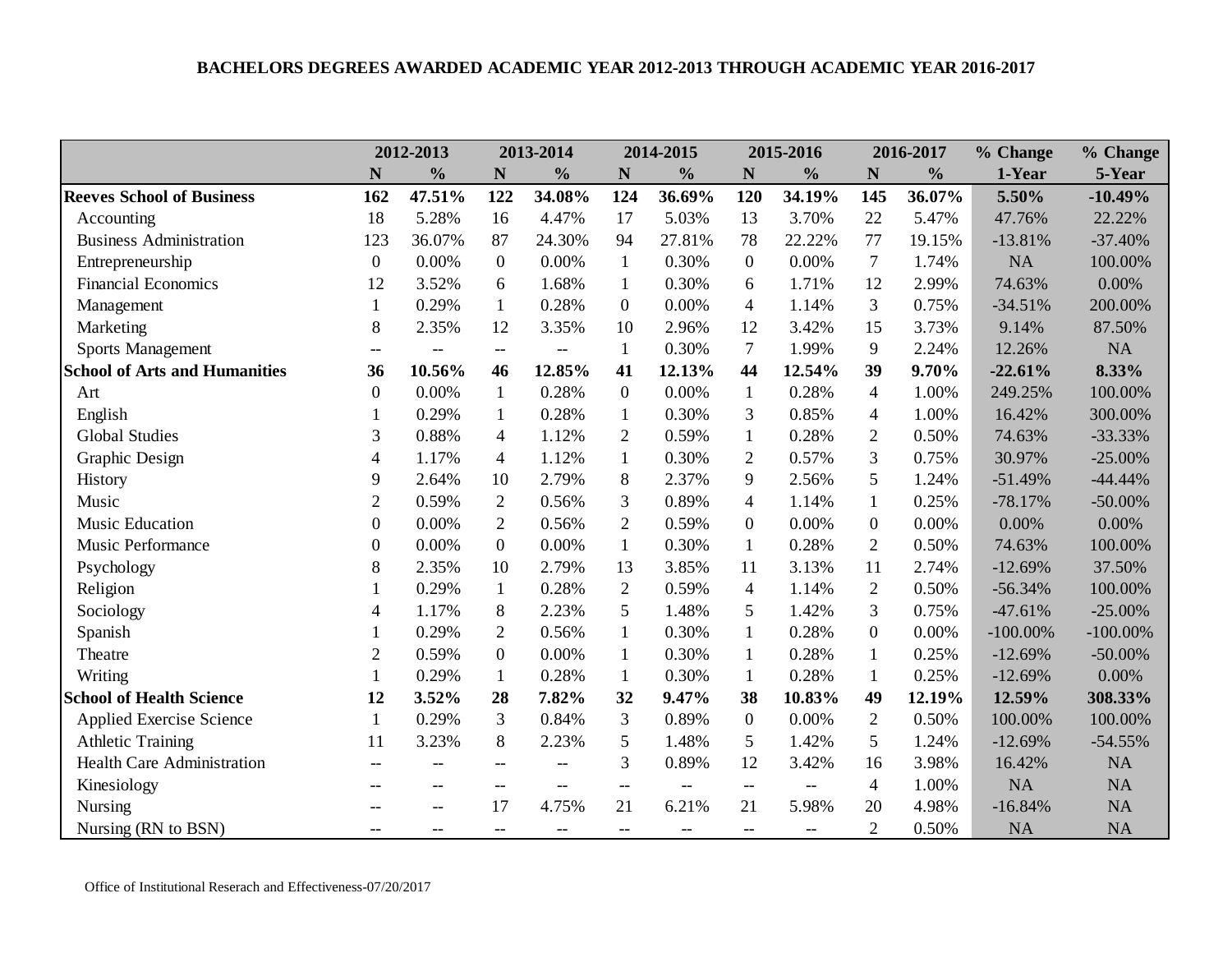|                                        | 2012-2013        |               |                | 2013-2014     |                  | 2014-2015                |                | 2015-2016     |                | 2016-2017     | % Change    | % Change    |
|----------------------------------------|------------------|---------------|----------------|---------------|------------------|--------------------------|----------------|---------------|----------------|---------------|-------------|-------------|
|                                        | N                | $\frac{0}{0}$ | N              | $\frac{0}{0}$ | $\mathbf N$      | $\frac{0}{0}$            | $\mathbf N$    | $\frac{0}{0}$ | N              | $\frac{0}{0}$ | 1-Year      | 5-Year      |
| <b>School of Science and Human</b>     |                  |               |                |               |                  |                          |                |               |                |               |             |             |
| <b>Development</b>                     | 70               | 20.53%        | 85             | 23.74%        | 67               | 19.82%                   | 77             | 21.94%        | 71             | 17.66%        | $-7.79%$    | 1.43%       |
| <b>Biology</b>                         | 19               | 5.57%         | 22             | 6.15%         | 20               | 5.92%                    | 33             | 9.40%         | 24             | 5.97%         | $-27.27%$   | 26.32%      |
| Chemistry                              | 6                | 1.76%         | 11             | 3.07%         | 6                | 1.78%                    | 6              | 1.71%         | $\overline{4}$ | 1.00%         | $-33.33%$   | $-33.33%$   |
| <b>Computer Science</b>                | $\overline{2}$   | 0.59%         | $\overline{4}$ | 1.12%         | 6                | 1.78%                    | 3              | 0.85%         | 5              | 1.24%         | 66.67%      | 150.00%     |
| <b>Computer Information Technology</b> | $\overline{4}$   | 1.17%         | 6              | 1.68%         | $\overline{7}$   | 2.07%                    | 5              | 1.42%         | 8              | 1.99%         | 60.00%      | 100.00%     |
| <b>Elementary Education</b>            | 12               | 3.52%         | 8              | 2.23%         | 3                | 0.89%                    | 8              | 2.28%         | 5              | 1.24%         | $-37.50%$   | $-58.33%$   |
| <b>Exercise Science</b>                | 12               | 3.52%         | 10             | 2.79%         | 8                | 2.37%                    | 8              | 2.28%         | 5              | 1.24%         | $-37.50%$   | $-58.33%$   |
| <b>Exercise and Sport Science</b>      | $- -$            | $--$          | $- -$          | $-\!$         | --               | $\overline{\phantom{m}}$ | 3              | 0.85%         | 6              | 1.49%         | 100.00%     | NA          |
| Middle Grades Education                | 1                | 0.29%         | $\overline{3}$ | 0.84%         | $\overline{0}$   | 0.00%                    | $\mathbf{1}$   | 0.28%         | $\overline{0}$ | 0.00%         | $-100.00\%$ | $-100.00\%$ |
| Mathematics                            | $\overline{2}$   | 0.59%         | $\tau$         | 1.96%         | $\boldsymbol{0}$ | 0.00%                    | $\overline{4}$ | 1.14%         | 4              | 1.00%         | 0.00%       | 100.00%     |
| Physical Education and                 |                  |               |                |               |                  |                          |                |               |                |               |             |             |
| <b>Health Education</b>                | 10               | 2.93%         | $\overline{4}$ | 1.12%         | $\overline{7}$   | 2.07%                    | $\overline{4}$ | 1.14%         | 5              | 1.24%         | 25.00%      | $-50.00\%$  |
| Physical Education with                |                  |               |                |               |                  |                          |                |               |                |               |             |             |
| <b>Teacher Licensure</b>               | $\boldsymbol{0}$ | 0.00%         | 3              | 0.84%         | 5                | 1.48%                    | $\overline{2}$ | 0.57%         | $\overline{0}$ | 0.00%         | $-100.00\%$ | 0.00%       |
| <b>Special Education</b>               | $\overline{2}$   | 0.59%         | 7              | 1.96%         | 5                | 1.48%                    | $\mathbf{0}$   | 0.00%         | 5              | 1.24%         | 100.00%     | 150.00%     |
| <b>School of Public Affairs</b>        | 61               | 17.89%        | 77             | 21.51%        | 74               | 21.89%                   | 72             | 20.51%        | 98             | 24.38%        | 36.11%      | 60.66%      |
| Applied Forensic Science               | $-$              |               | $--$           |               | $\overline{7}$   | 2.07%                    | 13             | 3.70%         | 20             | 4.98%         | 53.85%      | <b>NA</b>   |
| Communications                         | $\overline{4}$   | 1.17%         | 4              | 1.12%         | 5                | 1.48%                    | 6              | 1.71%         | $\tau$         | 1.74%         | 16.67%      | 75.00%      |
| Digital Forensics and Cyber Security   | $-$              |               |                |               | --               |                          |                | 0.28%         | $\overline{0}$ | 0.00%         | $-100.00\%$ | NA          |
| <b>Environmental and Occupational</b>  |                  |               |                |               |                  |                          |                |               |                |               |             |             |
| Management                             | 7                | 2.05%         | 8              | 2.23%         | 13               | 3.85%                    | 9              | 2.56%         | 10             | 2.49%         | 11.11%      | 42.86%      |
| <b>Justice Studies</b>                 | 20               | 5.87%         | 26             | 7.26%         | 19               | 5.62%                    | 16             | 4.56%         | 28             | 6.97%         | 75.00%      | 40.00%      |
| Organizational Communication           |                  |               |                |               |                  |                          |                |               |                |               |             |             |
| and Leadership                         |                  | 0.29%         | $\overline{2}$ | 0.56%         | 3                | 0.89%                    | $\overline{0}$ | 0.00%         | $\mathbf{1}$   | 0.25%         | 100.00%     | 0.00%       |
| <b>Political Science</b>               | 8                | 2.35%         | 17             | 4.75%         | 8                | 2.37%                    | 9              | 2.56%         | 11             | 2.74%         | 22.22%      | 37.50%      |
| Social Work                            | 21               | 6.16%         | 20             | 5.59%         | 19               | 5.62%                    | 18             | 5.13%         | 21             | 5.22%         | 16.67%      | 0.00%       |
|                                        |                  |               |                |               |                  |                          |                |               |                |               |             |             |
| <b>Total Bachelor Degrees</b>          | 341              | 100.00%       | 358            | 100.00%       | 338              | 100.00%                  | 351            | 100.00%       | 402            | 100.00%       | 14.53%      | 17.89%      |

\* Includes Graduates from Major 2 and Major 3

Office of Institutional Reserach and Effectiveness-07/20/2017